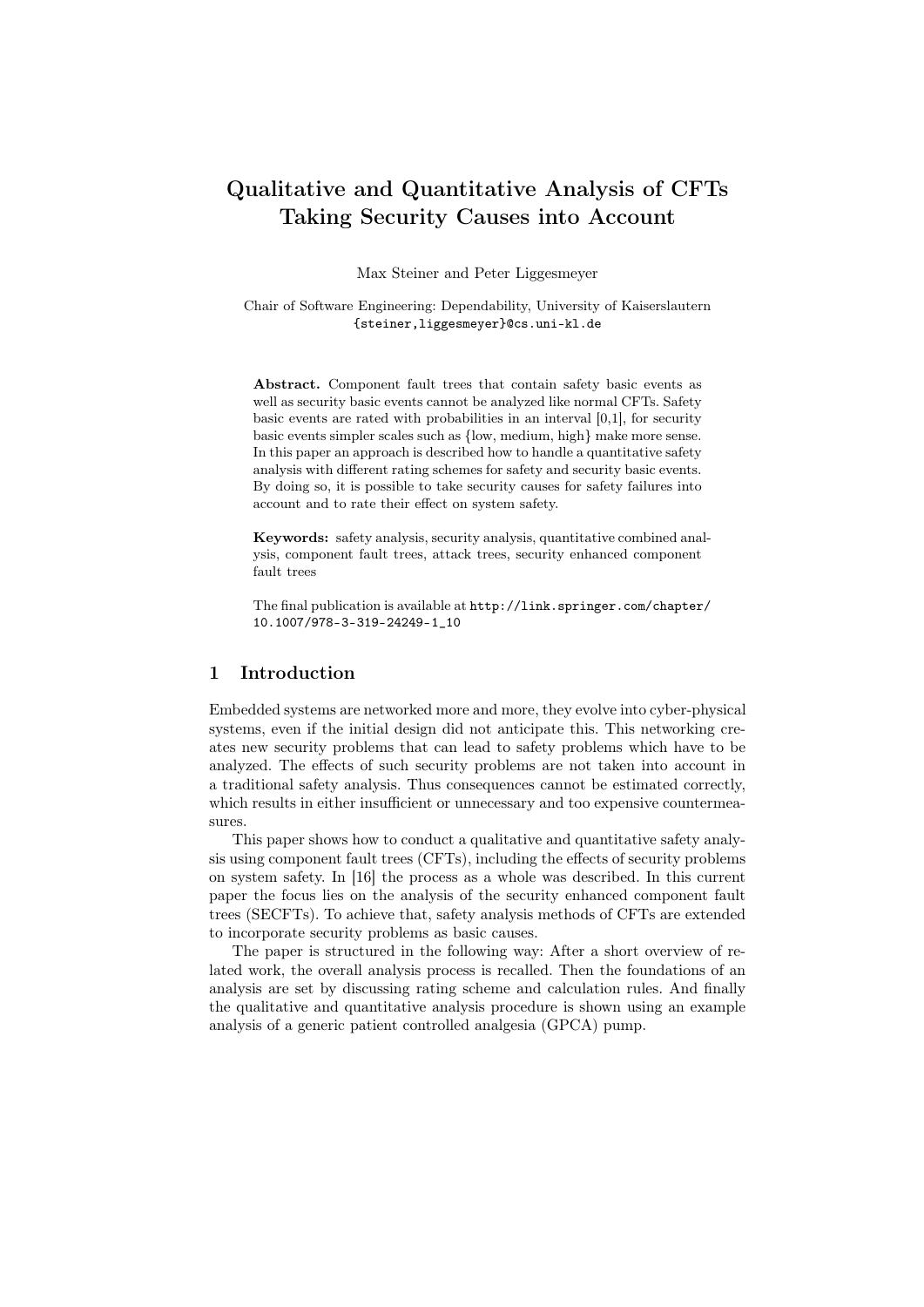## 2 Related Work

The SECFTs used in this approach are CFTs [\[11\]](#page-11-1) extended with additional elements from attack trees (ATs) [\[15\]](#page-11-2) to model the effects of security attacks on the safety of a system. Based on established analysis methods for CFTs that are described in [\[18\]](#page-11-3), adaptations were made to encompass the analysis of safety as well as security properties.

Other works concerning quantitative analysis of ATs like Mauw et al. [\[12\]](#page-11-4) describe general calculating rules for predicates in ATs to compute the values for the top event (TE). Jürgenson and Willemson use those rules to calculate ratings in an AT in [\[10\]](#page-11-5). They use a combination of probabilities and costs/gain of the attacks. Fovino et al. propose in [\[6\]](#page-11-6) a way how to combine quantitative analysis of fault trees (FTs) and ATs under the precondition that probabilities for all basic events (BEs) are available. But determining accurate probabilities for security attacks is often difficult or sometimes even not possible [\[17\]](#page-11-7). To circumvent that problem, Casals et al. use a scale with discrete values to rate security attacks in [\[5\]](#page-11-8). By those ratings they can compare different attack scenarios. The downside is that the accuracy is not as good as with probabilities for BEs in FTs.

Therefore, we decided to use a hybrid approach for the rating of the events to avoid the problem of assigning probabilities to security-related events. The overall process of the combined analysis was described in [\[7\]](#page-11-9) and [\[16\]](#page-11-0). It is based on recommendations of standards as IEC 61025 [\[3\]](#page-11-10) or IEC 60300–3–1 [\[2\]](#page-10-0) to use a combination of inductive and deductive techniques to minimize the potential of omitted failure modes. Inductive techniques as failure mode and effects analysis (FMEA) [\[9\]](#page-11-11) or hazard and operability study (HAZOP) [\[1\]](#page-10-1) can be used to find the TEs. Deductive techniques as fault tree analysis (FTA) [\[3\]](#page-11-10) are used to refine the analysis and to find causes and moreover combinations of causes that lead to the TE. The resulting graph is used to conduct qualitative and quantitative analyses.

The approach to introduce security aspects into safety analysis proposed in this work is based on CFTs. It extends the process described earlier by an additional step and modifies the analysis step [\[16\]](#page-11-0). After developing the CFT, it is extended by security attacks as additional causes that also could lead to the safety-related TE. Those security attacks are found by analyzing data flow and interface specifications, because most attacks are made at communication interfaces. Techniques such as STRIDE [\[8\]](#page-11-12) and FMVEA [\[14\]](#page-11-13) can be used to find possible attacks.

# 3 Analysis

To be able to conduct a quantitative analysis, a comprehensive rating of all of the events in a security enhanced component fault tree (SECFT) has to be available. Using a comprehensive rating for all events the individual impact of an attack on the occurrence of the top event (TE) can be determined.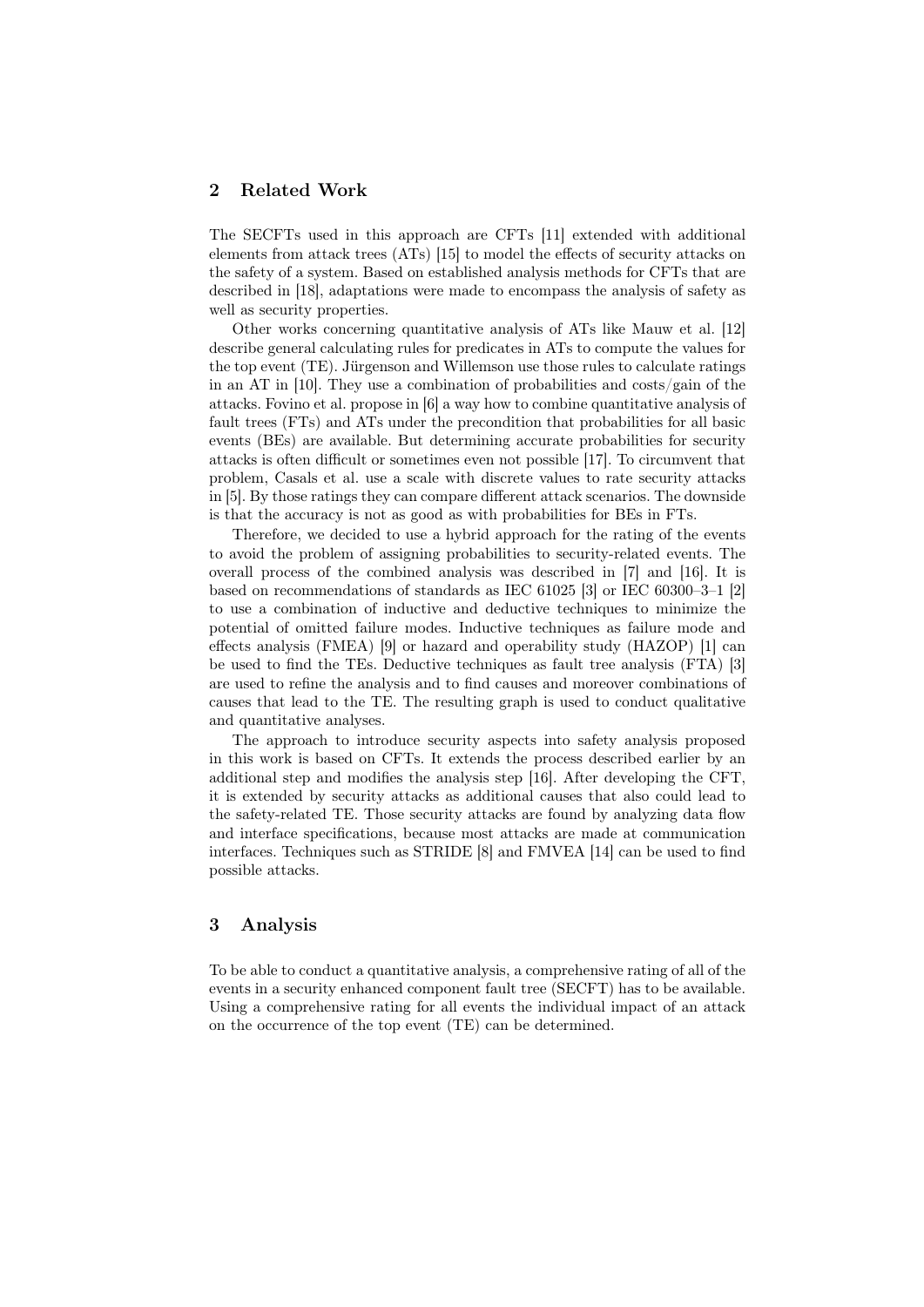#### <span id="page-2-0"></span>3.1 Ratings

In component fault trees (CFTs) typical ratings for basic events (BEs) are probabilities or reliability values. These are used to calculate the respective values for minimal cut sets (MCSs) and the TE.

In an attack tree (AT) the same basic elements exist as in a CFT. Either Boolean or continuous values can be assigned to BEs. As Boolean values pairs such as *possible – impossible* or *expensive – not expensive* are used. Continuous values for BEs can be costs to execute an attack, probability of success of a given attack or probability that an attack is actually conducted.

A probability that an attack is successful could be determined from expert knowledge and experienced data just like failure probabilities. But even the success probability is difficult to determine. There is only a small portion of the data about successful attacks available. Most successful attacks are not published because companies fear the loss of trust of their customers.

The bigger problem is determining the probability that an attacker actually conducts an attack. First of all, this probability depends on different aspects: the attacker's motivation and experience, availability of assets/money, and accessibility of the system. And second of all, if this attack requires several distinct actions that are modeled as separate security events, these events are not independent, as it would be required for most calculation algorithms for CFTs.

Fig. [1](#page-3-0) shows an example of an attacker modeled as a component with two output ports  $out_1$  and  $out_2$ . For the output port  $out_2$  it is basically an AT which consists of 4 gates and 5 BEs. Two MCSs for  $out_2$  are present which represent two different attack scenarios:  $\{e_1, e_2, e_5\}$  and  $\{e_3, e_4, e_5\}$ .

If an attack is consisting of several actions an attacker has to perform, like the ones for output port  $out_2$  in the example, these actions are not stochastically independent. If an attacker plans to attack a given system and that attack requires him to execute different actions (security events, sub-attacks), it is most likely that he will at least try all sub-attacks that are necessary to reach his goal. In terms of the given example this means if an attacker chooses to try BE  $e_1$ and he succeeds, he most probably will also try  $e_2$  and  $e_5$ . In general this means, in an AT the events in a MCS are not independent from each other.

Therefore, it makes more sense to assign a probability to a whole MCS, which represents the attack, instead of the BEs. The other rating values (other than probabilities) can be calculated for the MCSs from their respective BEs. For the TE the same conditions hold than for CFTs: ratings are calculated from BEs or MCSs.

A first result from a safety analysis based on SECFTs is the set of MCSs as they are all combinations of BEs that lead to the analyzed system failure. To decide which of these combinations have to be mitigated to reach a certain safety level, this set of MCSs has to be prioritized. And of course to decide whether a system is complying to a given safety level from a standard or a requirement, the TE rating of the CFT has to be calculated.

Instead of trying to assign probabilities to security events, it is a better idea to use a more coarse scale with only a few discrete values. IEC 61025 [\[3\]](#page-11-10) states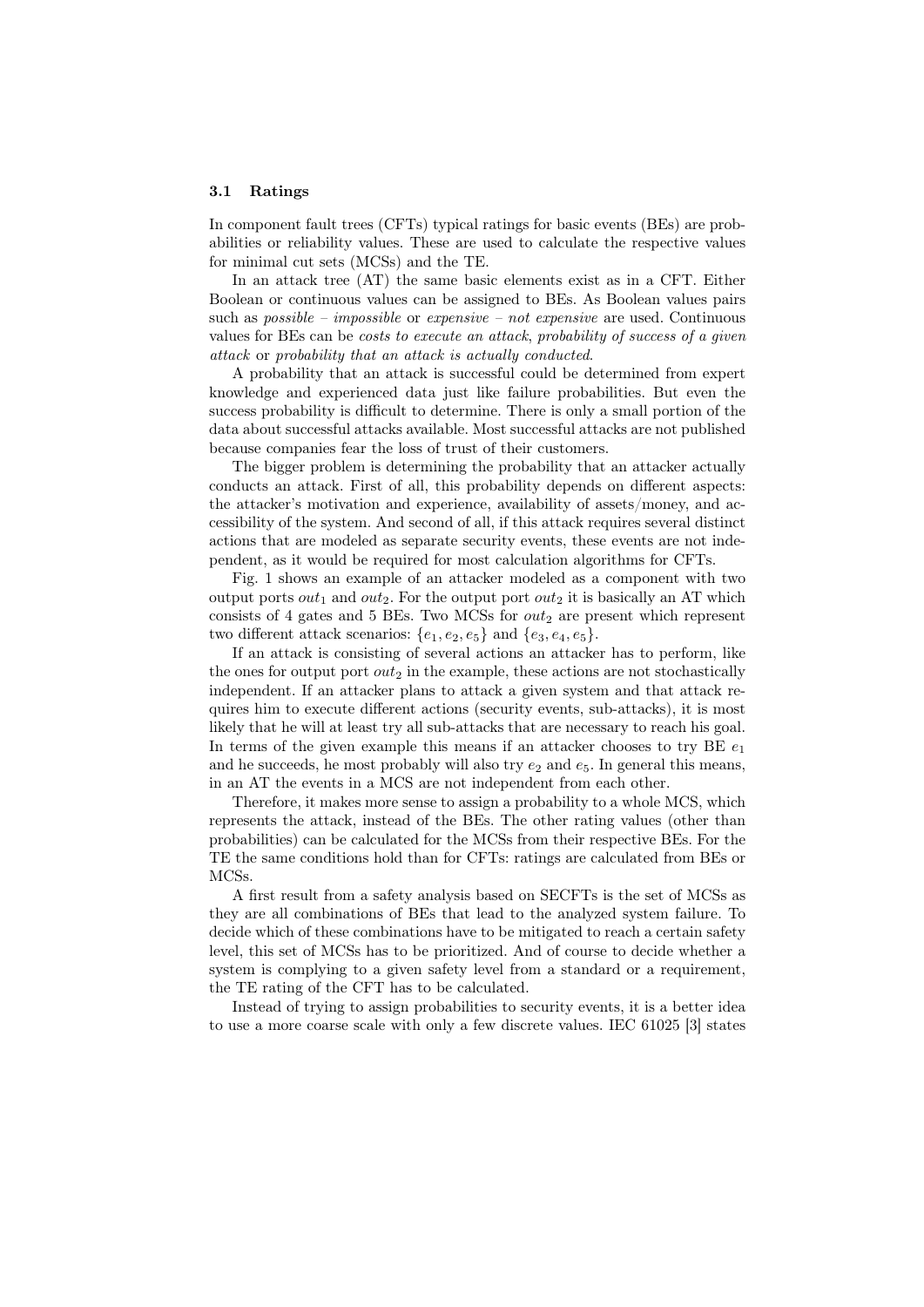

<span id="page-3-0"></span>Fig. 1. Example attacker component.

for fault tree analysis that in case when probabilities cannot be assigned to BEs, a "descriptive likelihood of occurrence" can be used with values such as: "highly probable", "very probable", "medium probability", "remote probability", etc. Likelihood is defined as a qualitative probability for the occurrence of a security event. Security events are in most cases attacks conducted by an attacker. This likelihood can be used to rate security events in a SECFT.

The approach described in this paper can work with different numbers of distinct values. In the following a three-value scale is selected for simplicity. More fine-grained scales only make sense if more distinct values are needed explicitly. One has to keep in mind that assigning more precise numerical values might only add fictitious precision which can be misleading in the interpretation of the results. This also has to be considered when calculating values for combinations of events that are rated with likelihood values.

The values of that likelihood are determined from several indicators as: attack cost, attack resources, attacker motivation, accessibility, or attacker type. Casals et al. describe in [\[5\]](#page-11-8) one possibility to determine likelihood values. The scale represents the likelihood of a security event to occur. To each value a numerical value is assigned for easier comparisons. From this follows that the likelihood would be mapped to integer values from the interval  $[1, m]$ , where  $m \in \mathbb{N}$  is the number of discrete values.

One possibility to achieve a common rating, other than probabilities, is to use the likelihood for both safety and security events. The advantage of this approach is that values for all BEs can be determined relatively easy and comparisons of likelihood are easily performed. The disadvantage is that the accuracy coming from rating safety events with probabilities is lost.

To use the advantages of both, probabilities for safety events and likelihood for security events, an approach using a combination of both probability and likelihood is used. Hence in a SECFT there can be both likelihoods and probabilities for different events.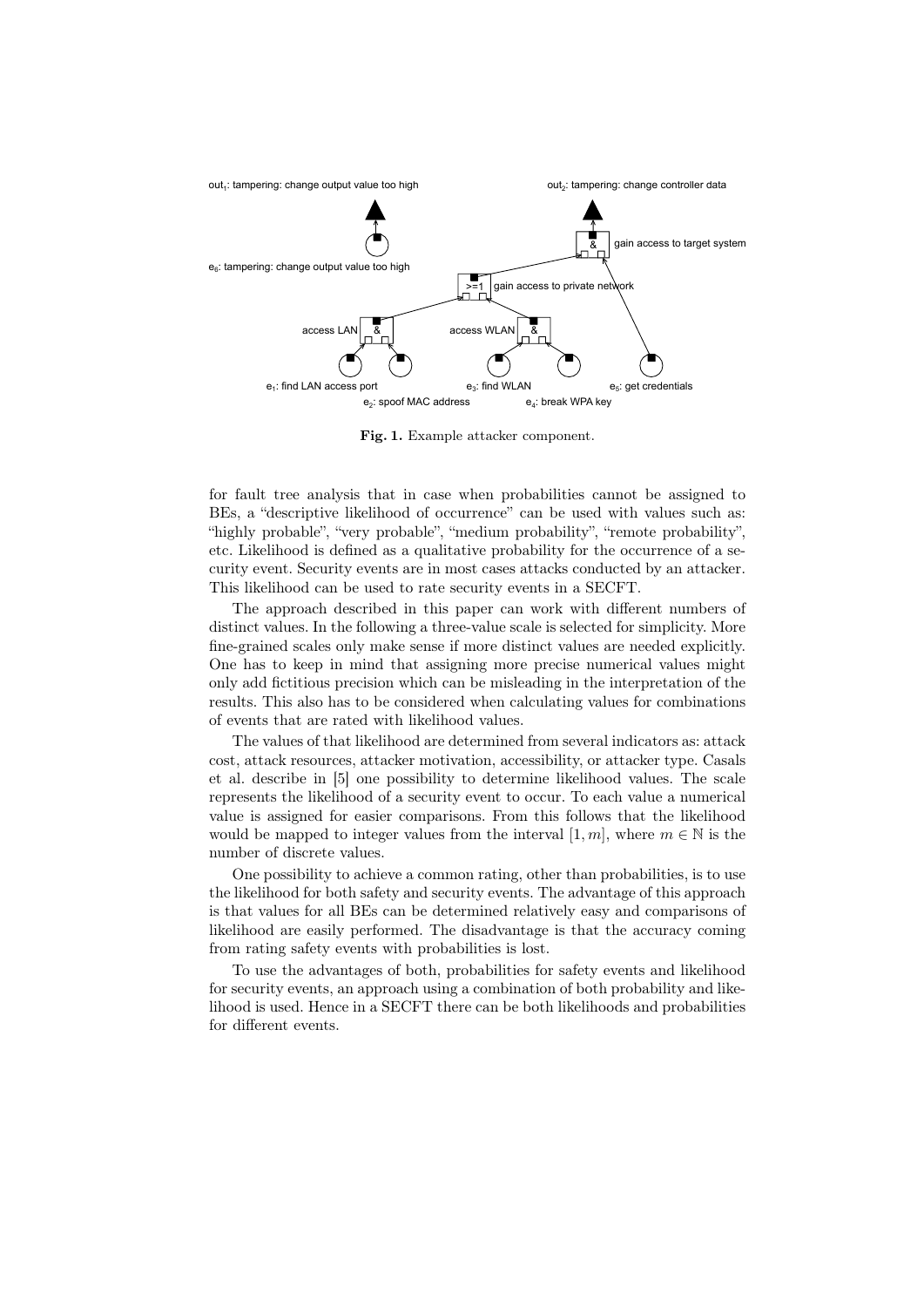When MCSs are determined in a SECFT that includes safety as well as security events, there can be three types of MCSs as defined in the following:

#### <span id="page-4-1"></span>Definition 1 MCS types:

- 1. A safety MCS contains only safety events (BEs which occur due to random faults in the system).
- 2. A security MCS contains only security events (BEs which are triggered from outside the system by a malicious attacker or a random fault).
- 3. A mixed MCS contains safety events as well as security events.

The TE will most certainly depend on safety as well as security events. Therefore a combination of both probabilities and likelihood is needed to calculate ratings for MCSs and TEs.

Events in a safety MCS are rated with probabilities. Therefore, the overall rating of a safety MCS is also a probability. Events in a security MCS are rated with likelihoods. So the overall rating of a security MCS is also a likelihood. In a mixed MCS however, there are both probabilities and likelihoods. As they are not directly comparable, the rating of a mixed MCS is a tuple consisting of the overall probability of all included safety events and the overall likelihood of all included security events. For TEs in a SECFT, the same holds as for mixed MCSs.

The next section will introduce the extensions for the calculation rules needed for a SECFT to handle the tuples of probabilities and likelihoods.

#### <span id="page-4-0"></span>3.2 Calculation Rules for Likelihood and Probability Values in **SECFTs**

For the calculation of the ratings from Section [3.1](#page-2-0) at least calculation rules for the gates AND, OR, and NOT are required. Other gates such as XOR or voter gates can be constructed from these three basic gates. Their calculation rules result from the combination accordingly.

Definition 2 (Likelihood of an AND-gate) All subordinate events have to occur in order that the combined event occurs. Therefore, the event with the lowest likelihood determines the likelihood L of the combined event. This is explained by the fact, that if all events of an AND-gate have to occur, the one with the lowest likelihood also has to occur, which then determines the overall likelihood of the AND-gate.

Definition 3 (Likelihood of an OR-gate) At least one subordinate event has to occur in order that the combined event occurs. If there are alternatives to attack a system to trigger the same event, an attacker will execute the one that has the highest outcome while requiring the lowest effort. In other words he will execute the attack action with the highest likelihood.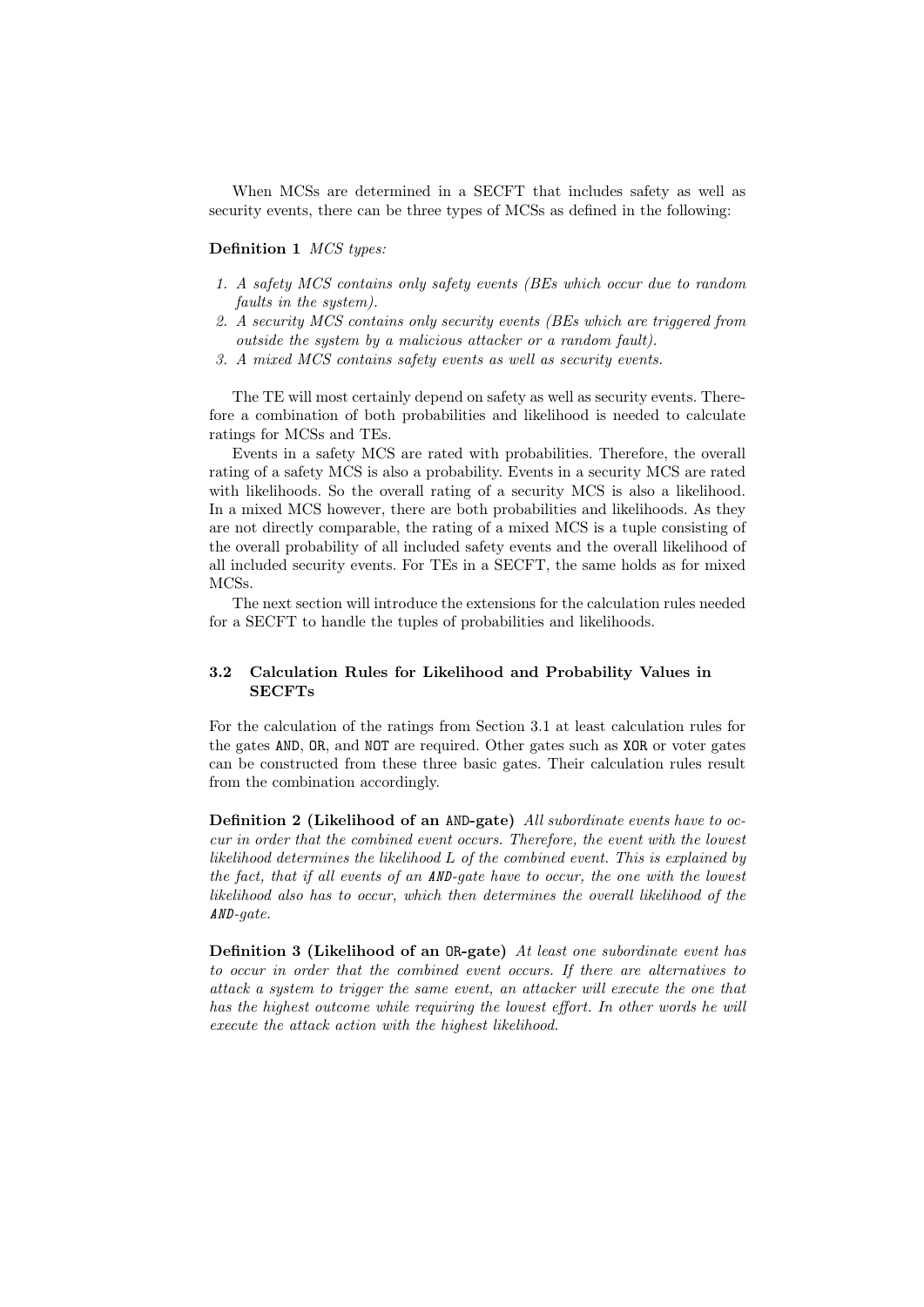Definition 4 (Likelihood of a NOT-gate) A subordinate event must not occur in order that the resulting event occurs. If the likelihood  $L$  is defined as an interval [1, m] of integer values with  $m \in \mathbb{N}$ , the value of a NOT gate is defined as follows:  $L(\overline{A}) = (m + 1) - L(A)$ 

The outcome of AND, OR and NOT gates with independent input events  $A, B$ , or more general *n* independent input events  $X_i$ , is calculated as follows in Table [1](#page-5-0) with  $i, n, m \in \mathbb{N}$ :

<span id="page-5-0"></span>Table 1. Probability and likelihood calculation for AND, OR, and NOT-gates.

|     | probability                                                   | likelihood                                             |
|-----|---------------------------------------------------------------|--------------------------------------------------------|
|     | AND $P(A \wedge B) = P(A) \cdot P(B)$                         | $L(A \wedge B) = \min[L(A), L(B)]$                     |
|     | $P(\bigwedge_{i=1}^{n} X_i) = \prod_{i=1}^{n} P(X_i)$         | $L(\bigwedge_{i=1}^{n} X_i) = \min_{i=1}^{n} [L(X_i)]$ |
| OR. | $P(A \vee B) = P(A) + P(B) - P(A) \cdot P(B)$                 | $L(A \vee B) = \max[L(A), L(B)]$                       |
|     | $P(\bigvee_{i=1}^{n} X_i) = 1 - \prod_{i=1}^{n} (1 - P(X_i))$ | $L(\bigvee_{i=1}^{n} X_i) = \max_{i=1}^{n} [L(X_i)]$   |
|     | NOT $P(\overline{A}) = 1 - P(A)$                              | $L(\overline{A}) = (m + 1) - L(A)$                     |

If the NOT gate is used it has to be considered that it has an unusual semantics in CFTs: The lower the probability/likelihood of occurrence of an event that is attached to a NOT gate, the higher is its effect on the TE, and vice versa. Whereas normally high probabilities of single events lead to a higher probability for the TE. From this follows that to reduce the TE probability/likelihood, an event or even a whole component that is connected via a NOT has to fail with high probability/likelihood.

To have a uniform rating scheme over all events in a CFT, all ratings of BEs are interpreted as tuples  $(P, L)$ , where P is a probability and L a likelihood. For safety events there is no likelihood leading to  $(P_e, -)$  with an undefined  $L_e$ , and for security events there is no probability value leading to  $(-, L_e)$  with an undefined  $P_e$ . Undefined values will be ignored in the calculation of the rating.

This has to be explained further: The alternative to undefined values would be values that do not influence the order between the events. To achieve this, an identity element or neutral element for all possible gate-operations would be needed. This would mean in terms of probabilities, a value is needed, which is the identity element for addition and multiplication. Such a value does not exist because the identity element for the addition is 0, and the identity element for the multiplication is 1. The same problem arises for the likelihood operations: The identity element of the min-function is the maximum value, and the identity element of the max-function is the minimum value. These values exclude each other, so no value is selected and the undefined values are ignored during the calculation.

The tuple elements of a combination of events by logic gates are calculated independent of each other according to the rules established earlier. The following example illustrates this in more detail. Fig. [2](#page-6-0) shows a high-level view of a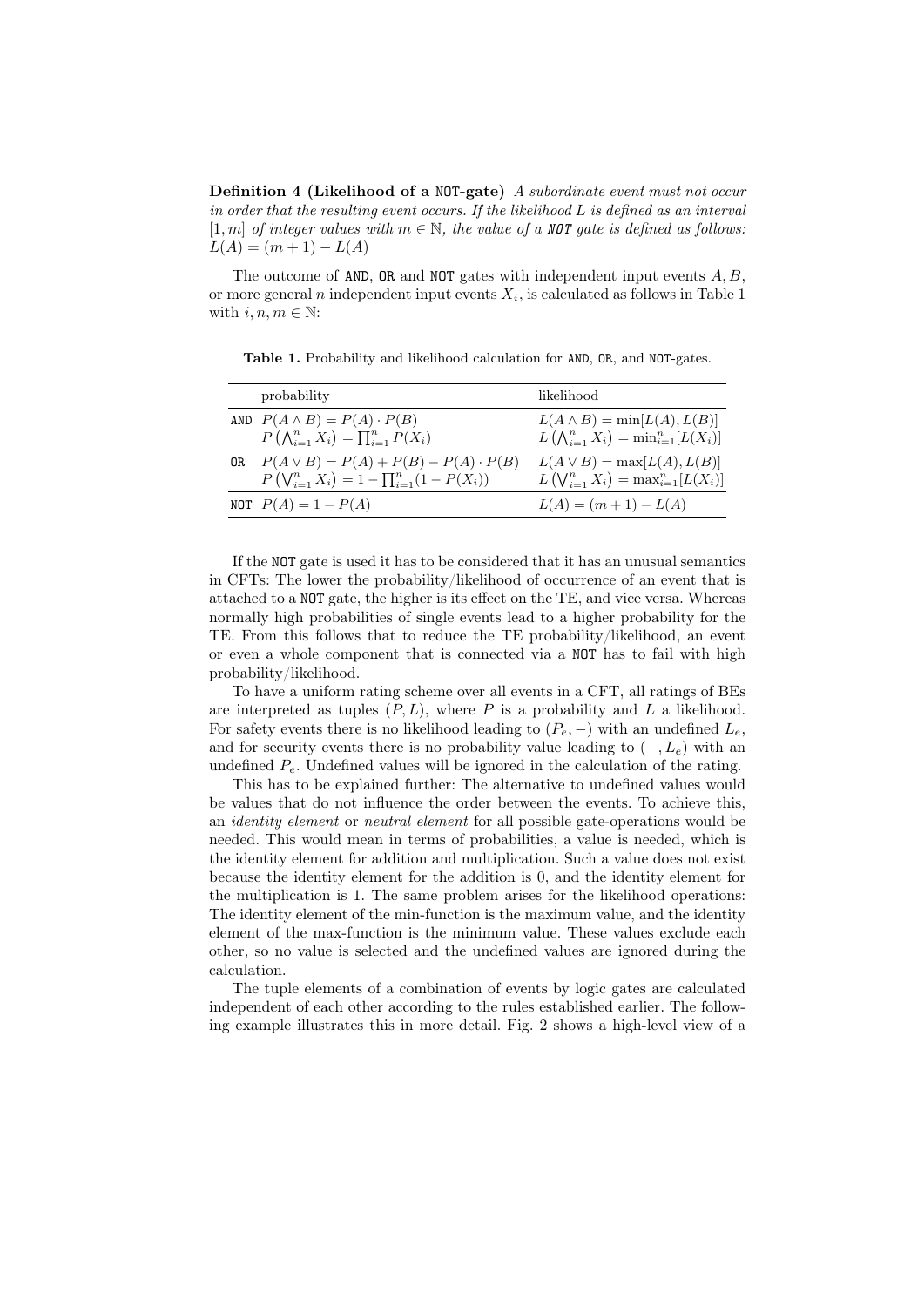SECFT of a generic patient controlled analgesia pump [\[4\]](#page-11-14) with all modeled components. The security part is inspired from the security flaw of the infusion pump Hospira PCA3 that was published recently [\[13\]](#page-11-15). To include the attack, extra input ports were added to vulnerable components. The actual attack is modeled in component Attacker. Suitable ratings for all basic events were chosen. The required Safety Integrity Level for the individual components was estimated and used as order of magnitude for the rating of the safety events. The rating of the security events was chosen due to the simplicity of the physical access (attach an Ethernet cable) and telnet access (no authentication necessary to get root access). The likelihood for the security events in this example is a three-level scale of  $\{low, medium, high\}$  with corresponding values of  $\{1,2,3\}$ . The model has 7 MCSs. Their resulting ratings are shown in Table [2.](#page-7-0)



<span id="page-6-0"></span>Fig. 2. High-level SECFT model of a generic infusion pump.

The rating of the TE can be calculated as a conservative estimate from a disjunction of all MCSs. The undefined values  $P_2$  and  $L_1, L_3, L_4, L_5, L_6, L_7$  are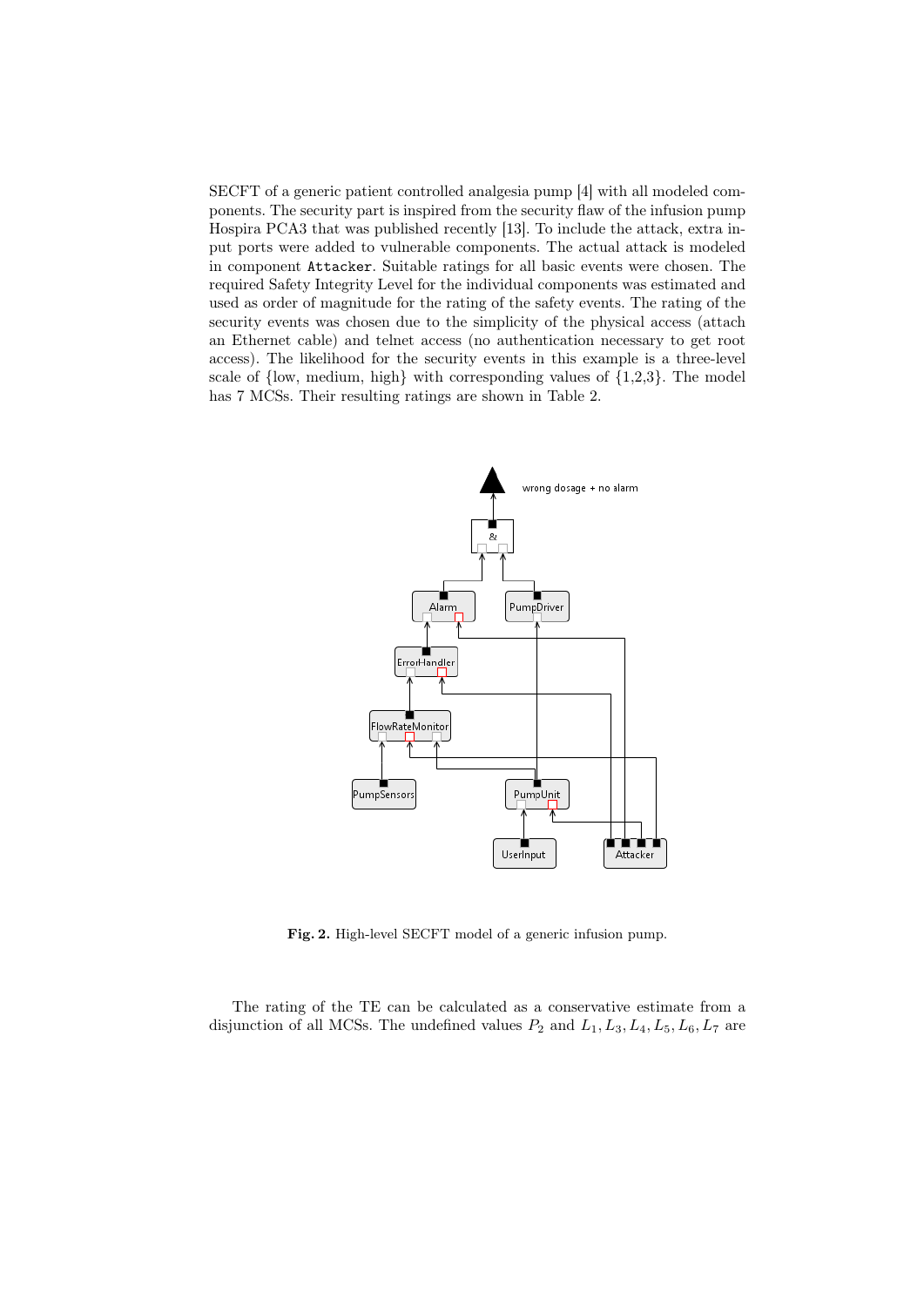| id basic events                                                                                                               |                        | BE rating MCS rating |
|-------------------------------------------------------------------------------------------------------------------------------|------------------------|----------------------|
| 1 PumpUnit.pump unit sets wrong values                                                                                        | $10^{-7}$              | $(10^{-7}, -)$       |
| 2 Attacker physical access the Ethernet interface of the pump 3 (high) $(-, 3)$<br>Attacker access telnet service of the pump | $3$ (high)             |                      |
| 3 UserInput.user sets wrong values<br>PumpUnit.check of user input fails                                                      | $10^{-6}$<br>$10^{-7}$ | $(10^{-13}, -)$      |
| 4 PumpDriver.pump driver fails<br>Alarm.alarm fails                                                                           | $10^{-8}$<br>$10^{-7}$ | $(10^{-15}, -)$      |
| 5 PumpDriver.pump driver fails<br>ErrorHandler.error handler fails                                                            | $10^{-8}$<br>$10^{-7}$ | $(10^{-15}, -)$      |
| 6 PumpDriver.pump driver fails<br>FlowRateMonitor.flow rate monitor fails                                                     | $10^{-8}$<br>$10^{-7}$ | $(10^{-15}, -)$      |
| 7 PumpDriver.pump driver fails<br>PumpSensors.sensors provide wrong values                                                    | $10^{-8}$<br>$10^{-7}$ | $(10^{-15}, -)$      |

<span id="page-7-0"></span>Table 2. Minimal cut sets and ratings.

ignored in this calculation.

$$
P_{TE} = P(V_i MCS_i)
$$
  
= 1 -  $\prod_i (1 - P(MCS_i)), i \in 1, 3, 4, 5, 6, 7$   
= 1.00000103975262 \cdot 10<sup>-7</sup>  

$$
L_{TE} = \max(L(MCS_2))
$$
  
= max(3) = 3

That results in a rating of  $(P_{TE}, L_{TE}) = (1.00000103975262 \cdot 10^{-7}, 3)$  for the TE wrong dosage and no alarm.

#### <span id="page-7-1"></span>3.3 Qualitative Analysis

The most important activity of a qualitative analysis in CFTs and SECFTs is the determination of MCSs. MCSs also are used to derive a coarse classification of the criticality of failure scenarios and BEs, and they allow to make statements about the general endangerment of the analyzed system. MCSs are also an important starting point for a following quantitative analysis. Based on the MCSs also a basic importance analysis of BEs and MCSs can be conducted.

This Section deals with necessary extensions of the qualitative analysis of CFTs to cope with additional security events in the SECFT. The first step of the analysis is the determination and analysis of the MCSs. The interpretation of a MCS is the same as in CFTs: a MCS is a minimal safety failure scenario (but possibly depending also on security attacks). A CFT (and therefore a SECFT as well) can be transformed into a set of MCSs that represents all failure scenarios which are relevant for the system. In general, a tree contains multiple MCSs corresponding to different failure scenarios.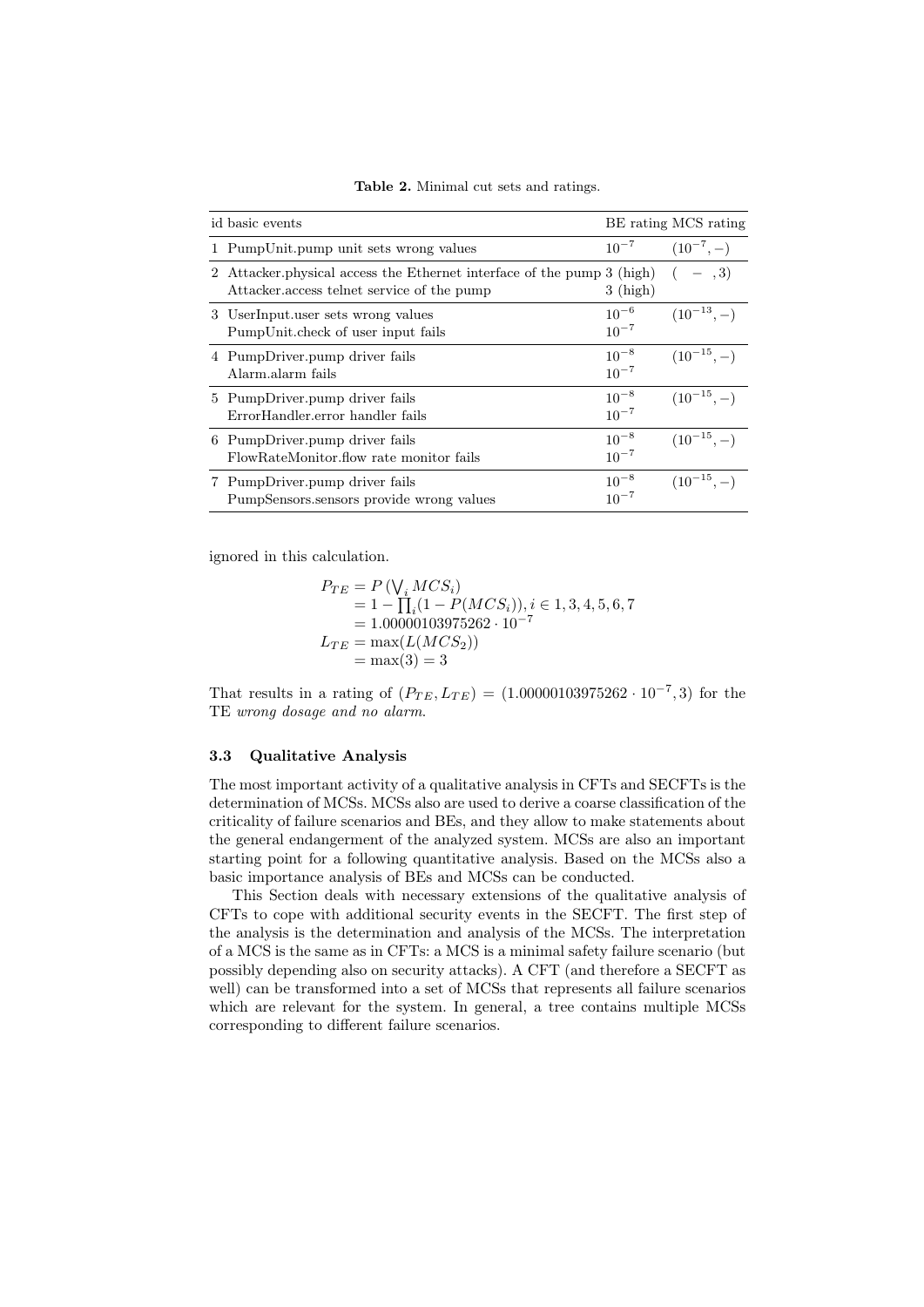In addition to size, an analysis of MCSs of a SECFT takes also the type of the MCSs into account. The result of a qualitative analysis are ordered lists of MCSs.

As discussed in detail in Sections [3.1](#page-2-0) and [3.2,](#page-4-0) ratings of safety and security events cannot be compared directly. Therefore, it makes sense to sort them according to safety events and security events. Then, one receives three lists of MCSs (Definition [1\)](#page-4-1):

- 1. safety MCS
- 2. security MCS
- 3. mixed MCS

Safety MCSs are analyzed as usual: A qualitative analysis starts with an ordering according to the size of the MCS. The smaller a MCS the more critically it should be analyzed. This is explained by the fact that all events in a MCS have to occur, so that the TE occurs and the system fails. The lesser events have to occur, the more the TE depends on individual events. So events in smaller MCSs deserve more attention in an analysis. An especially critical case is a MCS with only one event – a single point of failure which itself can directly lead to the system failure.

Security MCSs are a more special case: In this case a system failure only depends on external influences and does not depend on failures of internal system components. Pure security MCSs are not more critical per se than pure safety MCSs, but the uncertainty of the modeling of an attack is relatively high. Depending on the threat scenario and the attacker type the likelihood value changes. Necessary tools become better available and cheaper over time which can make an attack more probable in the future. Also, the attacker type, the attacker's motivation and capabilities can and will change over time – potentially to the disadvantage of the system. This is why pure security MCSs should be avoided by adding suitable countermeasures which convert security MCSs to mixed MCSs.

Mixed MCSs on the other hand can be managed better: For the occurrence of the TE all events of a mixed MCS have to occur, which means regular safety events have to occur. These occurrences of safety events can be managed with the usual methods like redundancy or monitoring. The probability for a mixed MCS to cause the TE has an upper bound: the probability of the contained safety events. This way the criticality of security events can be mitigated by safety events with low probability. That means, the more statistically independent safety events a MCS contains the less probable it is to cause the TE.

To summarize the qualitative analysis of MCSs: There are three types of MCSs which differ in the level of controllability of their BEs. Controllability in this context means how much a failure scenario (a MCS) depends on faults of the system as opposed to external factors as e.g. attacks. In descending order according to their controllability these are: safety MCSs, mixed MCSs and security MCSs. Resulting from that, additionally to MCSs containing only one event (single points of failure) also plain security MCSs should be avoided by adding more (safety) BEs. Also, the more MCSs exist in a given SECFT, the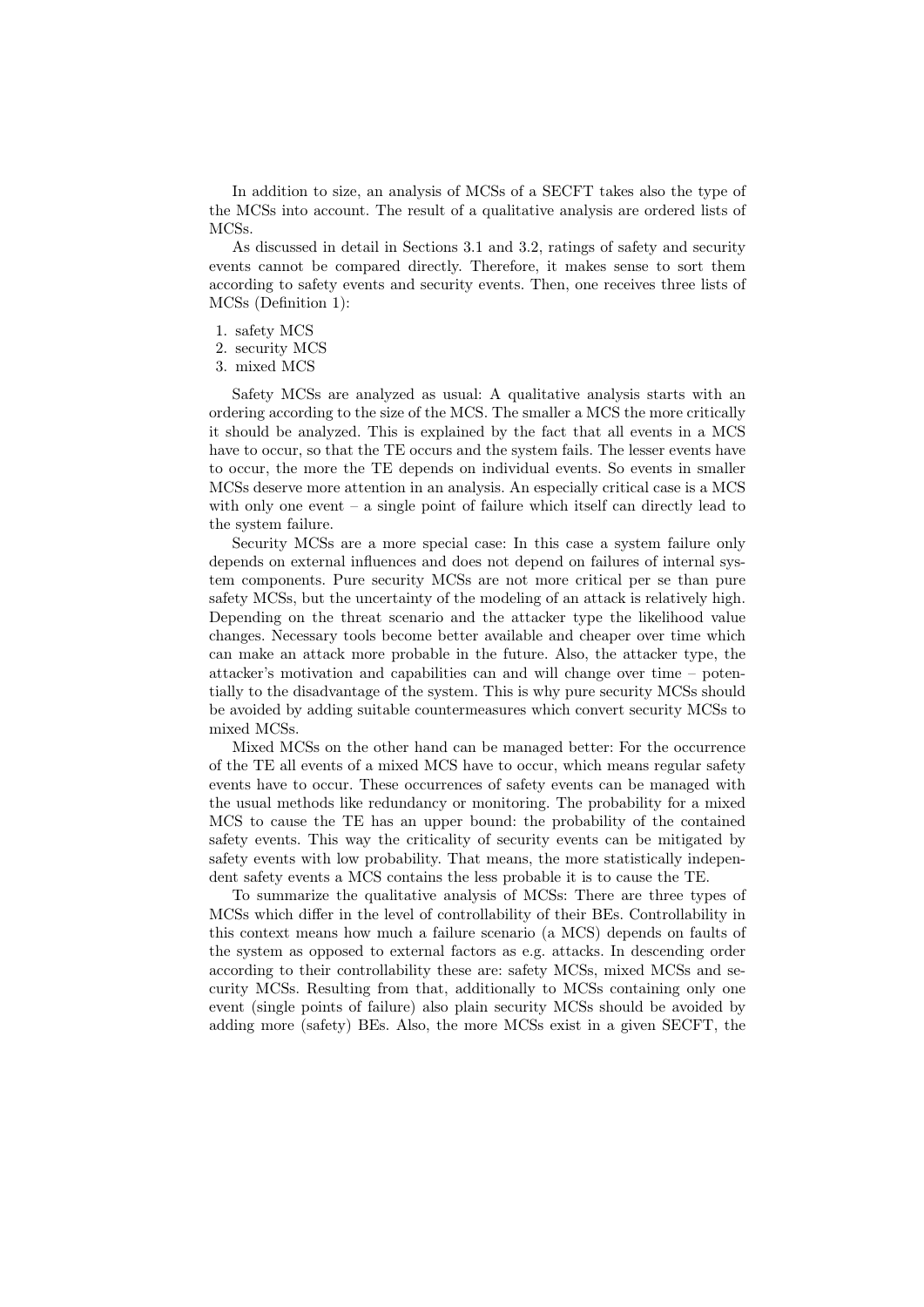more opportunities for the TE exist, which indicates a higher vulnerability of the system with respect to this TE.

Another goal of an analysis is to determine the importance of BEs. The importance shows how much of an impact a BE has on a TE. BEs that are part of more than one MCS are more important than the ones that are only part of one MCS. But the size of MCSs is also a factor. BEs in smaller MCSs are more important than the ones in larger MCSs. More accurate importance analysis is possible within a quantitative analysis.

## 3.4 Quantitative Analysis

A quantitative analysis is conducted if more accurate statements about the system safety are necessary than the results from a qualitative analysis, which are mainly the determination and preliminary ordering of MCSs. A quantitative analysis, therefore, has several goals [\[18,](#page-11-3)[3\]](#page-11-10):

- to determine the rating of the TE under consideration to compare it to the given requirements from standards or customers,
- to determine ratings of the individual MCSs to determine the MCS that has the biggest contribution to the TE (the most probable failure scenario),
- and derived from the previous ones: to determine where countermeasures would have the most effect.

A quantitative analysis of a SECFT starts with a quantitative evaluation of its MCSs. The first step here is to assign probabilities to safety events and likelihoods to security events. (During the assignment of likelihood values to security events it should be kept in mind that those security events belonging to the same MCS can influence each other.)

After the determination of the MCSs there are two possibilities to order them: according to size and type (see qualitative analysis in Section [3.3\)](#page-7-1) or according to type and ratings (probability and likelihood). An ordering simply according to the ratings is not possible for all MCSs in general because of the incomparability of probabilities and likelihoods (see also Section [3.1\)](#page-2-0). For each MCS a tuple rating  $(P, L)$  is calculated according to the rules described in Section [3.2.](#page-4-0) For probabilities this means the value for the MCS is the product of all probabilities of the contained events. (Under the precondition that all events are independent, which is usually given for safety events.) For the likelihood of a MCS the minimum of all likelihoods of the included events is determined.

Each type of MCSs can be ordered by itself. To compare two minimal cut sets  $MCS_1$  and  $MCS_2$  with tuple ratings  $(P_1, L_1)$  and  $(P_2, L_2)$ , the ordering has to be prioritized either according to probability or to likelihood. The resulting ordered list of MCSs reflects the relative criticality of the represented failure scenarios. Higher ratings here correspond to a higher criticality and vice versa. To find out if the system complies with the given requirements, the list of MCSs is filtered according to the requirements (e.g.: "show me all MCSs with size  $\leq 2$ ", " $P > 10^{-7}$ " or " $L \geq 2$ (medium)"). The results are the failure scenarios that require countermeasures.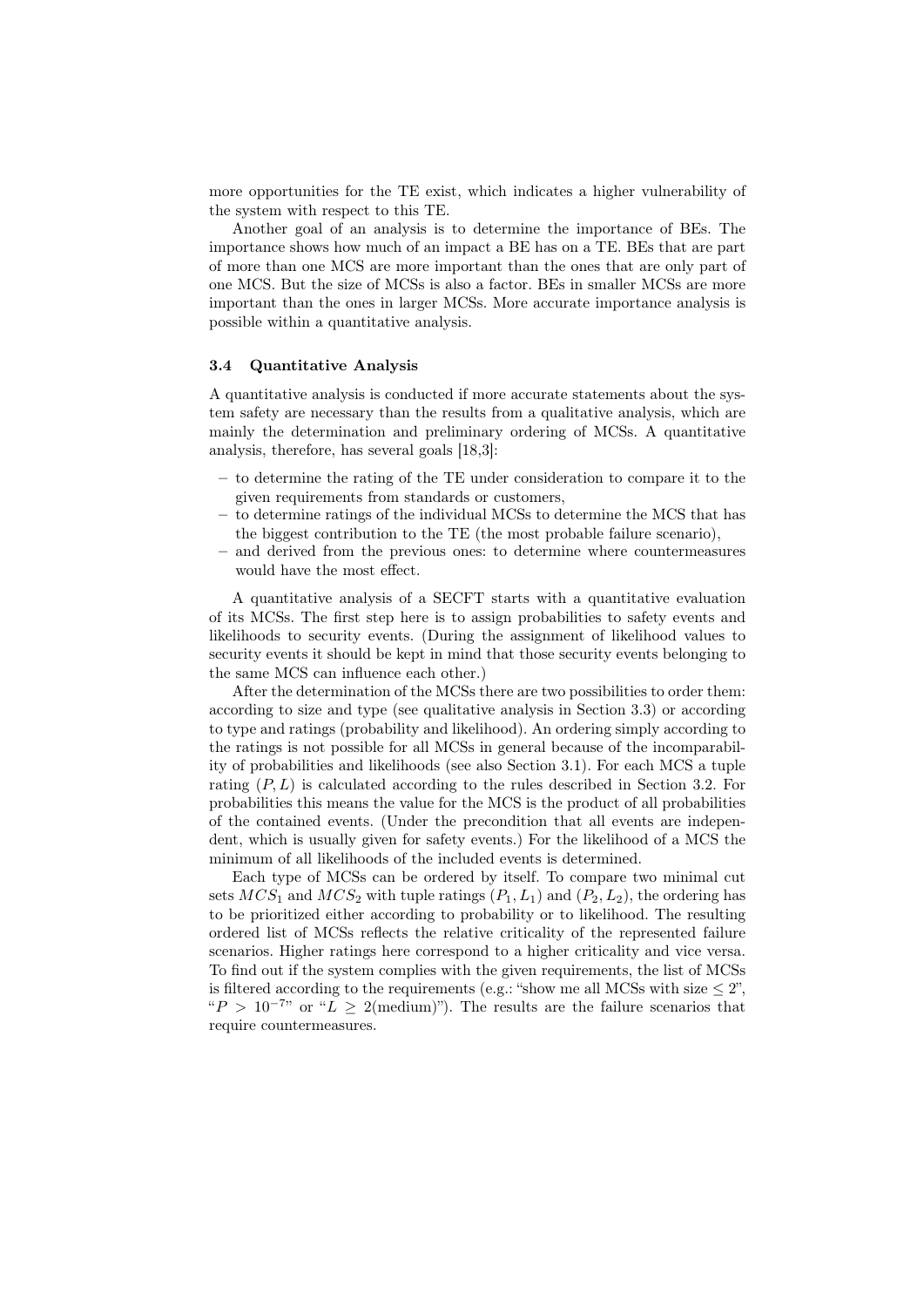As mentioned earlier, requirements can define boundary values for MCSs in size or rating, but usually the main requirement is a boundary value for the rating of the TEs: "the system shall not fail with a probability more than . . . " The TE probability can be calculated as the sum of the probabilities of all MCSs if only AND and OR gates are used. This defines an upper bound for the probability:

$$
P(TE) \le \sum_{i=1}^{n} P(MCS_i) \qquad , i, n \in \mathbb{N}, n \text{ number of MCSS} \tag{1}
$$

The other variant is to calculate  $P(TE)$  using the binary decision diagram (BDD) algorithm which returns the exact probability value. To adapt the BDD algorithm to SECFTs only the BEs with an assigned probability value are considered for the calculation as already discussed in Section [3.2.](#page-4-0)

The likelihood of the TE  $L(TE)$  is simply calculated as the maximum of the likelihoods of all MCSs as defined in the equations for the OR-gate:

$$
L(TE) = L\left(\bigvee_{i=1}^{n} X_i\right) = \max_{i=1}^{n} [L(X_i)] \quad , i, n \in \mathbb{N}, n \text{ number of MCSS} \tag{2}
$$

With the described extensions of the calculation rules and the different types of MCSs SECFTs can be used to conduct safety analysis with additional consideration of security problems.

# 4 Conclusion

Based on SECFTs a qualitative and quantitative safety analysis is extended to include influences of security problems on the safety of a system. To avoid the problem how to assign probabilities to security events, a scale of discrete values (e.g. {low, medium, high}) is used to rate security events while retaining the higher accuracy of probabilities for safety events. Existing analysis techniques are extended to work with probabilities for safety events as well as discrete likelihoods for security events. As a result, a hybrid rating scheme is used to rank the different MCSs according to the tuple of probability and likelihood, and to calculate TE ratings that can be used to check the compliance of requirements.

Acknowledgement. The research leading to these results has received funding from the ARTEMIS Joint Undertaking under grant agreement  $n^{\circ}$  621429 (project EMC<sup>2</sup> ) and from the respective national funding authorities.

### References

- <span id="page-10-1"></span>1. IEC 61882: Hazard and operability studies (HAZOP studies) — Application guide (2001)
- <span id="page-10-0"></span>2. IEC 60300-3-1: Dependability management - Part 3-1: Application guide; Analysis techniques for dependability; Guide on methodology (May 2005)